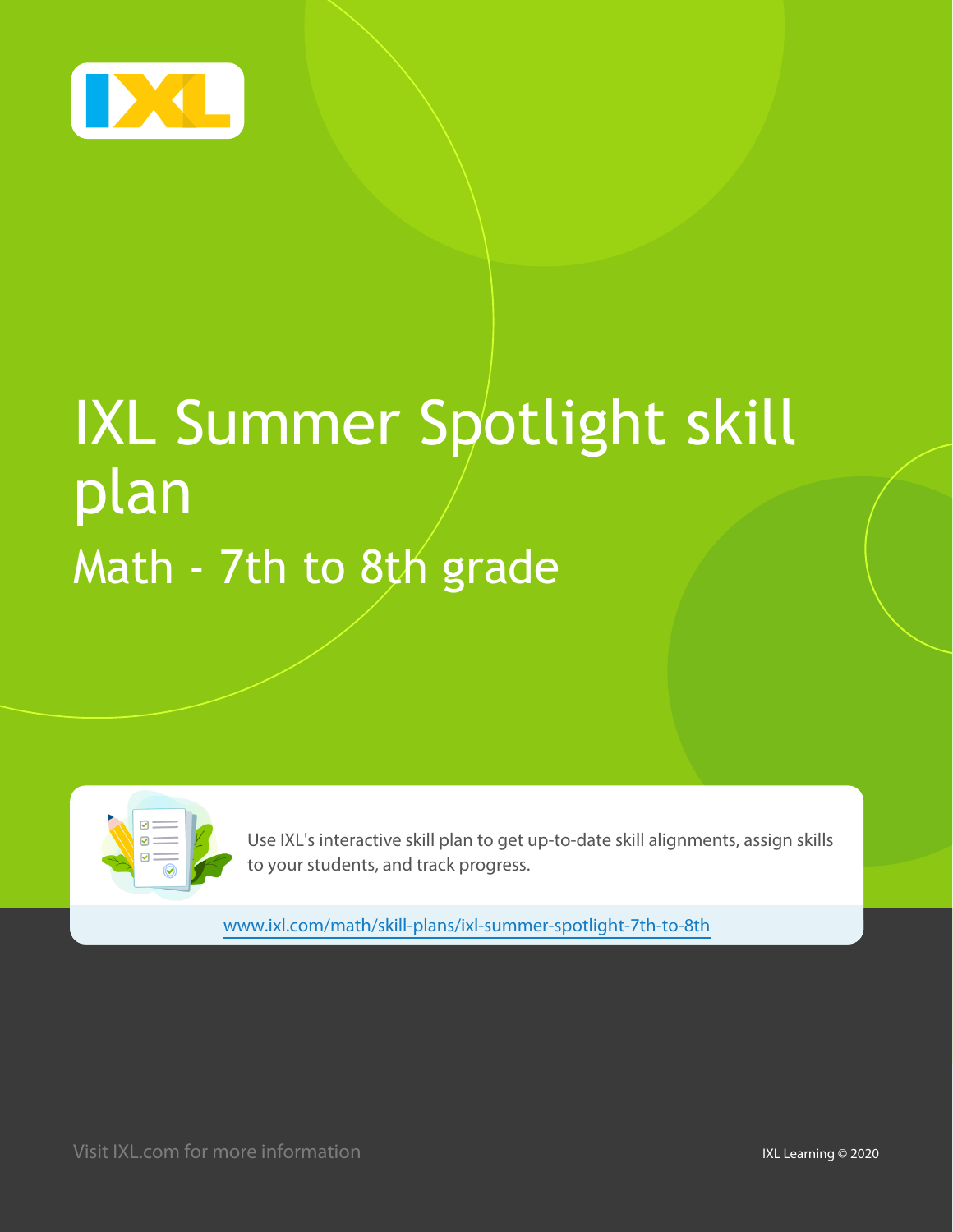

## **Days 1-5**

| <b>Day</b> | <b>IXL skills</b>                                                    |
|------------|----------------------------------------------------------------------|
| Day 1      | Add, subtract, multiply, and divide integers B8A                     |
| Day 2      | Identify proportional relationships from graphs and<br>equations NB5 |
| Day 3      | Multiply using the distributive property NUY                         |
| Day 4      | Add and subtract positive and negative decimals<br><b>WCZ</b>        |
| Day 5      | Complete a table for a two-variable relationship<br>2LU              |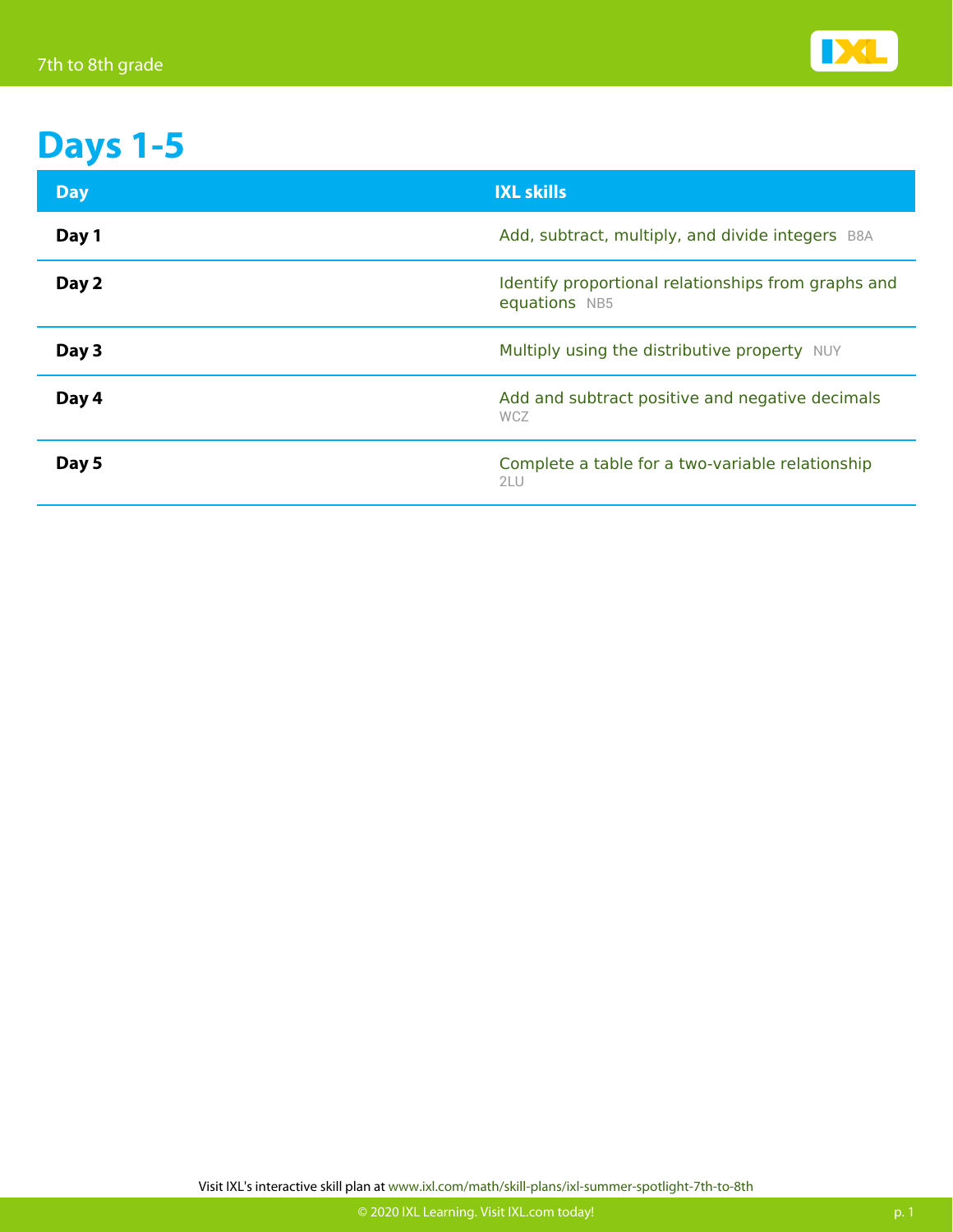

### **Days 6-10**

| <b>Day</b> | <b>IXL skills</b>                                                   |
|------------|---------------------------------------------------------------------|
| Day 6      | Circumference of circles KS7                                        |
| Day 7      | Add and subtract positive and negative fractions<br>SD <sub>2</sub> |
| Day 8      | Write and solve equations for proportional<br>relationships VKK     |
| Day 9      | Factors of linear expressions J9G                                   |
| Day 10     | Surface area of pyramids XSJ                                        |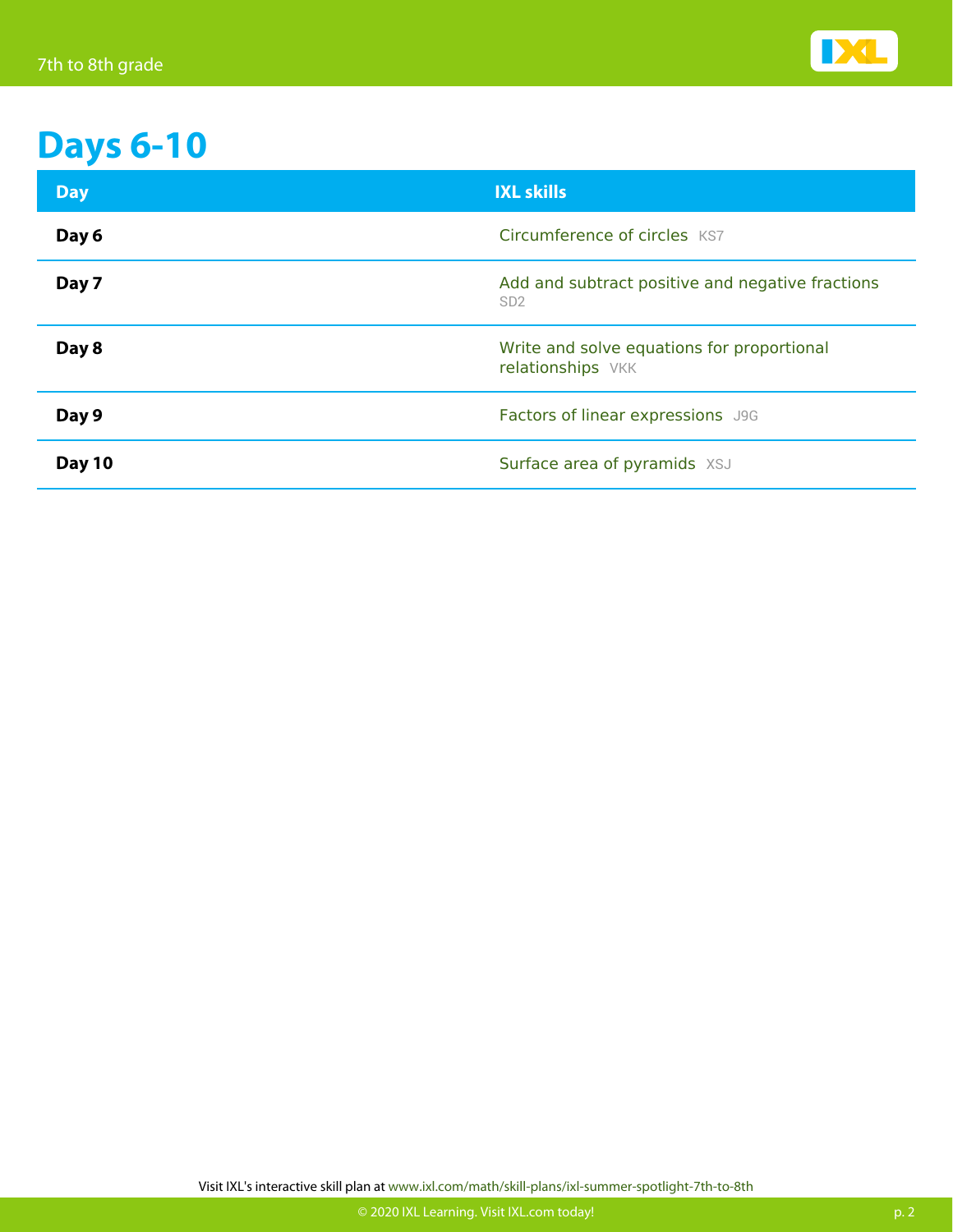

## **Days 11-15**

| <b>Day</b>    | <b>IXL skills</b>                                                 |
|---------------|-------------------------------------------------------------------|
| Day 11        | Multiply and divide positive and negative<br>decimals K7V         |
| <b>Day 12</b> | Perimeter and area: changes in scale ZC6                          |
| Day 13        | Write a two-variable equation 940                                 |
| Day 14        | Multiply and divide positive and negative<br>fractions 2B5        |
| <b>Day 15</b> | Write equations for proportional relationships from<br>graphs JKH |